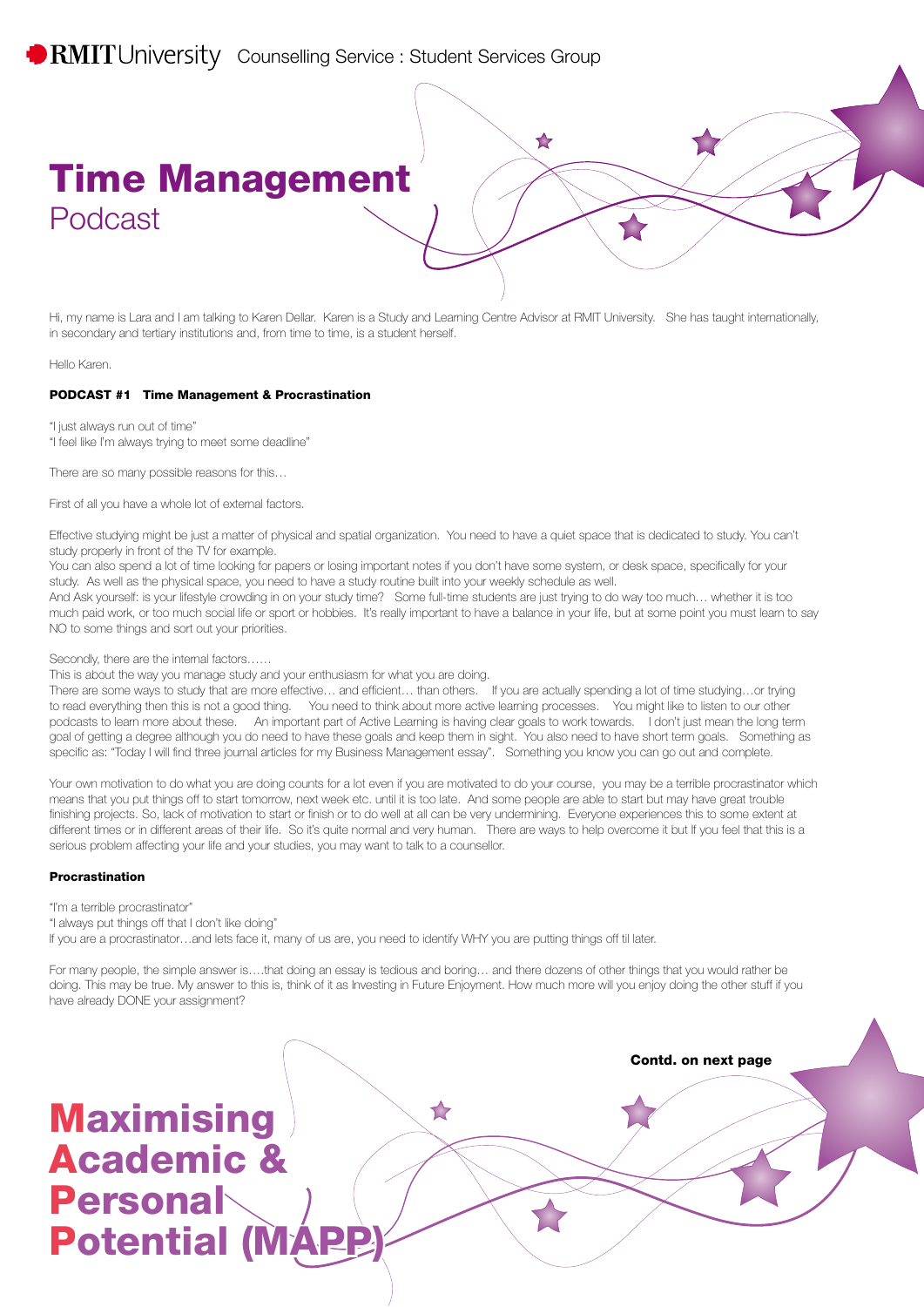And here is a twist...you might find... that if you do your assignment without the time stress that you usually put yourself under, you may find it interesting! And it might not be as painful as you were expecting it to be.

 $\blacktriangleright$ 

"Sometimes I just don't know where to start so I don't do anything until its too late"

You might be putting things off because you really don't know what to do, what the assignment question is asking or where to begin. Unfortunately this sort of information will not just come to you unless you go and find out.

You have lots of resources to use. If your classmates can help, then that is great. But it is possible that they may be confused as well. So please, don't hesitate to see your tutor or lecturer. They are there to help and they love to see students being proactive and trying to solve their problems before it is too late.

You can also make an appointment at the Study and Learning Centre to see an advisor. They are not always experts in your particular field, but they are very good at interpreting and analysing the question with you and giving you some steps to help you get started.

"I'm scared to start because I want to do a good job"

Some high achievers can be terrible procrastinators. It sounds strange… but… some students who are aiming for perfection can put off starting their assignments until they are at crisis point. Writing something down on a blank page can be really scary because it will never be as good as they hope or plan it to be.

Now aiming high is great, but If this sounds like you and you are consistently ending up in a mess because of it, you might want to talk to a counsellor. It helps to realize that you are a student, you are here to learn, therefore your work is not expected to be perfect at this stage and everything you do can be considered a work in progress. You could potentially spend years improving something and never move on to the next thing!!

The fact is if you start early, you have a lot more time to improve your work before you have to hand it in.

"I start things but end up rushing to finish them at the last minute"

It is great if you can get the largest part of something out of the way. However, that last paragraph or final conclusion can sometimes end up being more difficult than you had thought it would be. So it is not a good idea to relax too early.

The responsible thing to do is: Set deadlines for an assignment over a period of time. Things like your essay outline must be done by date X and first draft must be done by date Y. Plan every phase of the assignment right up until it is completed. Plan to finish before the hand in date so you have some flexibility for unexpected emergencies.

#### PODCAST #2 Time Management Issues

"I feel so tired all the time, I never get around to starting things"

Some full time students just don't realize that their study is already their full time job. And they are just trying to cram in too much other stuff whether it is social life or paid employment. If you are staying up late with friends or staying up late to get your assignments finished, of course you will be tired. You are setting up a very bad pattern and it will be harder and harder to cope.

If late nights are not the reason, then look at diet and exercise habits. You've got to eat healthy food and you've got to play sport or go to the gym two or three times a week. If you sit studying all the time, your body and your mind will get slow and lazy. So, it is worth taking that three or four

 $\blacktriangleright$ 

Contd. on next page

# **Maximising** Academic & **Personal Potential (MAP**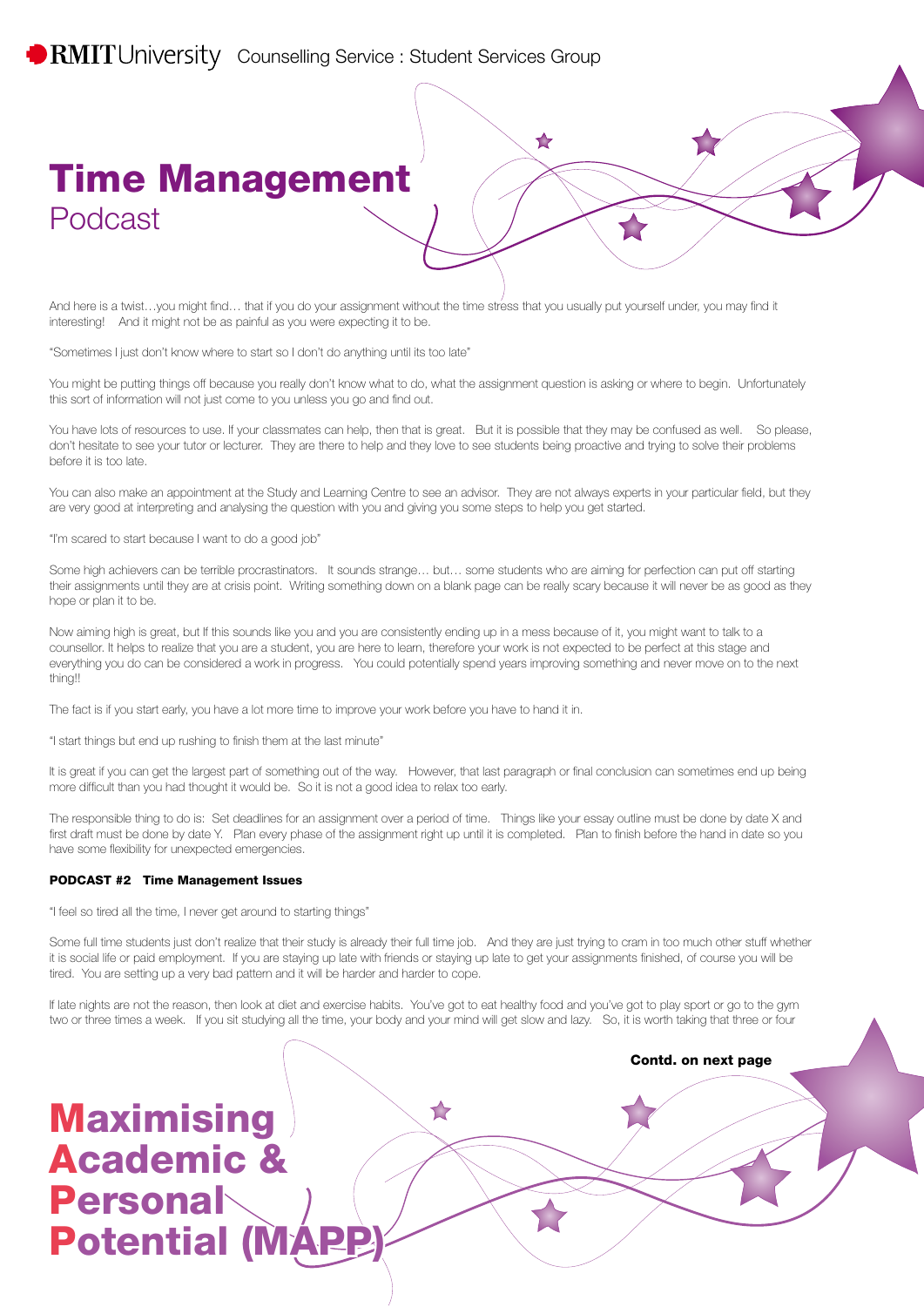hours out of your week for exercise. You will be more alert and cope with your study requirements much more effectively. If you are dealing with lots of other personal worries, or if you are depressed or not motivated to be studying at all, these emotional issues can transform into physical tiredness. In this case, I strongly recommend that you seek help from a health professional and / or talk things over with a counsellor at the Counselling Service.

 $\blacktriangleright$ 

"There is just always something else to do"

As I've said before, if you are a full time student, then your course is like a full time job. And even when you have finished your degree…. and you start a job, it is not going to be any different. That job needs to be given priority.

Now if a student puts in a disciplined 40 hours per week into their study every week through the semester, they should be managing to do whatever they have to do.

Unfortunately, many students think that going to 10 or 15 hours of lectures and tutorials is all that they have to do. And then study like mad before the exam at the end of the semester. For some international students in their home country this may have been the way to do things. But in the Australian system, this is definitely not the way to succeed.

If your study time is being taken over by other things, you need to learn to say NO. You need to organize your social life around your job,not the other way around.

It is important to set aside times when you are not available for people's interruptions or phone calls. Your friends and your family need to understand that there are certain times set aside for your study and it is unfair if they encroach upon that time.

"Sometimes there is so much to do, I don't know what to do first"

It is helpful to understand that IMPORTANT does not mean the same thing as URGENT. Urgent means that it has to be done soon. IMPORTANT means that it has to be done well; or at least it has to be done.

You should first deal with things that are both IMPORTANT and URGENT. Like a 50% assignment which is due next week. Ideally you want to do important things before they get urgent. Something that is important, but not urgent might be - rewriting out your lecture notes clearly for studying at the end of the semester… Or finding some past exam papers at the library… Or buying a present for someones birthday next week. It must be done, but it can wait.

If something is NOT IMPORTANT and NOT URGENT – then I would ask ......why are you doing it?? "I seem to spend all my time reading"

You need to stop doing this. At university level, you are given so much reading material. Nobody can be reasonably expected to read it all. Don't try!!!! You'll kill yourself. What you are expected to do is read selectively and actively.

You need to choose the books or articles that are relevant and important to what you need to know. Read with the purpose of getting some specific information. So skim and scan through the material. Look for key words, as if you are looking for names on a list. Read the first paragraph and last paragraph of a chapter. Read the first lines and last lines of paragraphs. If they are not relevant to your question, don't bother reading the middle.

Concentrate on reading certain sections and skip those that are not relevant. Do NOT read every single word printed on every page….just because you feel you ought to. This is reading without a purpose… and you probably won't retain very much of it anyway.

Contd. on next page **Maximising**  $\blacktriangleright$ Academic & **Personal Potential (MAP**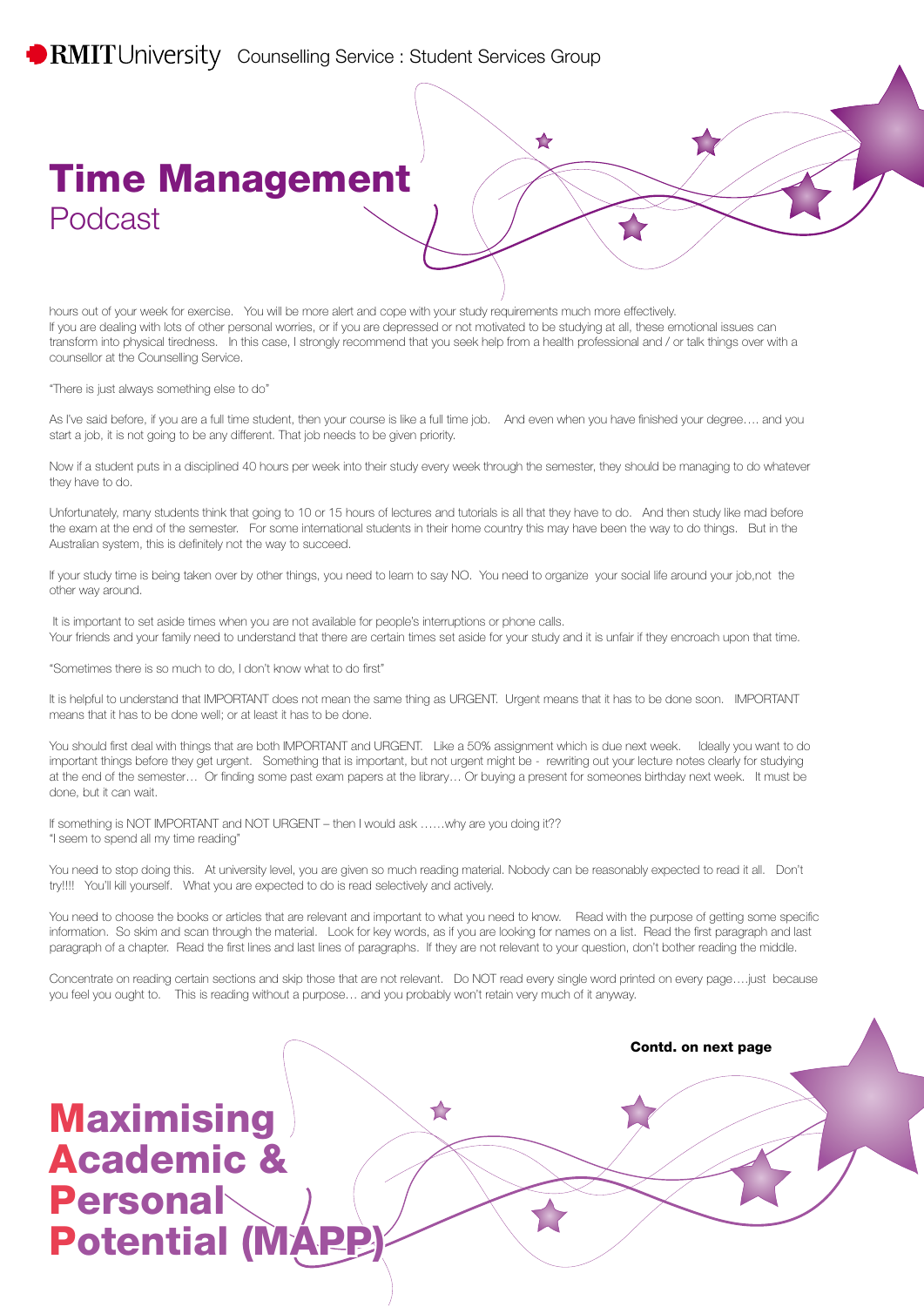

"I'm scared to go to my desk…it is such a mess" "I'm always losing things"

Organization issues can really hold you back. You need to get on top of sorting notes into files. It wastes so much time if you have to look for stuff that you have misplaced. Or worse still, you have to do things all over again.

This is partly habit. Get into the habit of putting things away in their right place.

It is partly having a place to put things as well. Get a filing cabinet, some document covers, boxes…. whatever you need to sort out a system. The time this takes will be more than worth it.

The same goes for your computer. Put your files into folders with names that tell you what is in them and keep them in an ordered directory.

### PODCAST #3 SETTING GOALS and MAKING PLANS

"I just study when I get around to it"

"I have no set timetable"

"My study routine is very haphazard"

You definitely need a routine. And if you establish routines, you are more likely to stick to them. I myself was studying a language last year. I would do a lot of my study in the momings. I got into a habit of getting up early, mainly to miss the traffic. But this meant that I was at work 2 hours early. So I spent that time doing my own study. It was quiet. There were no distractions. Early in your day is the best time for doing concentrated learning. It worked really well and I was very pleased with my results.

So… identify those chunks of the day when you can get a lot done, and choose a place to go to use that time. And just do it!. Make a regular appointment with yourself. You owe it to yourself to keep that appointment. You can have that latte with your friend later.

"I make lists and use my student diary"

"I try to follow some timetable but it is hard to stick to it"

The tools you have for time management are:

- Your yearly planner,
- your weekly diary and
- your daily to do list.

Early on, get a semester or yearly planner from the university to display on your wall at home. Mark in the major hand in dates for your assignments. Mark in the exams and tests. You could even colour code these for different subjects. Mark in important personal dates such as a friends wedding or weekend holidays because you will want to plan around these too.

You should also plan out more than just the final hand in dates. You should set some deadlines for yourself along the way things like, having the first draft of an essay completed. Display this planner above your desk so that these things are looking you in the eye and deadlines don't creep up on you and give you a nasty surprise. You should also have a weekly timetable. Pencil in your lectures and tutorials. Pencil in times for travelling and jobs and eating and sleeping and exercising. These need to be done too. Then identify where the gaps are in your day. Hopefully there are a few chunks of two to three hours in your week. You can even get a lot done in one hour gaps too if you put your mind to it.